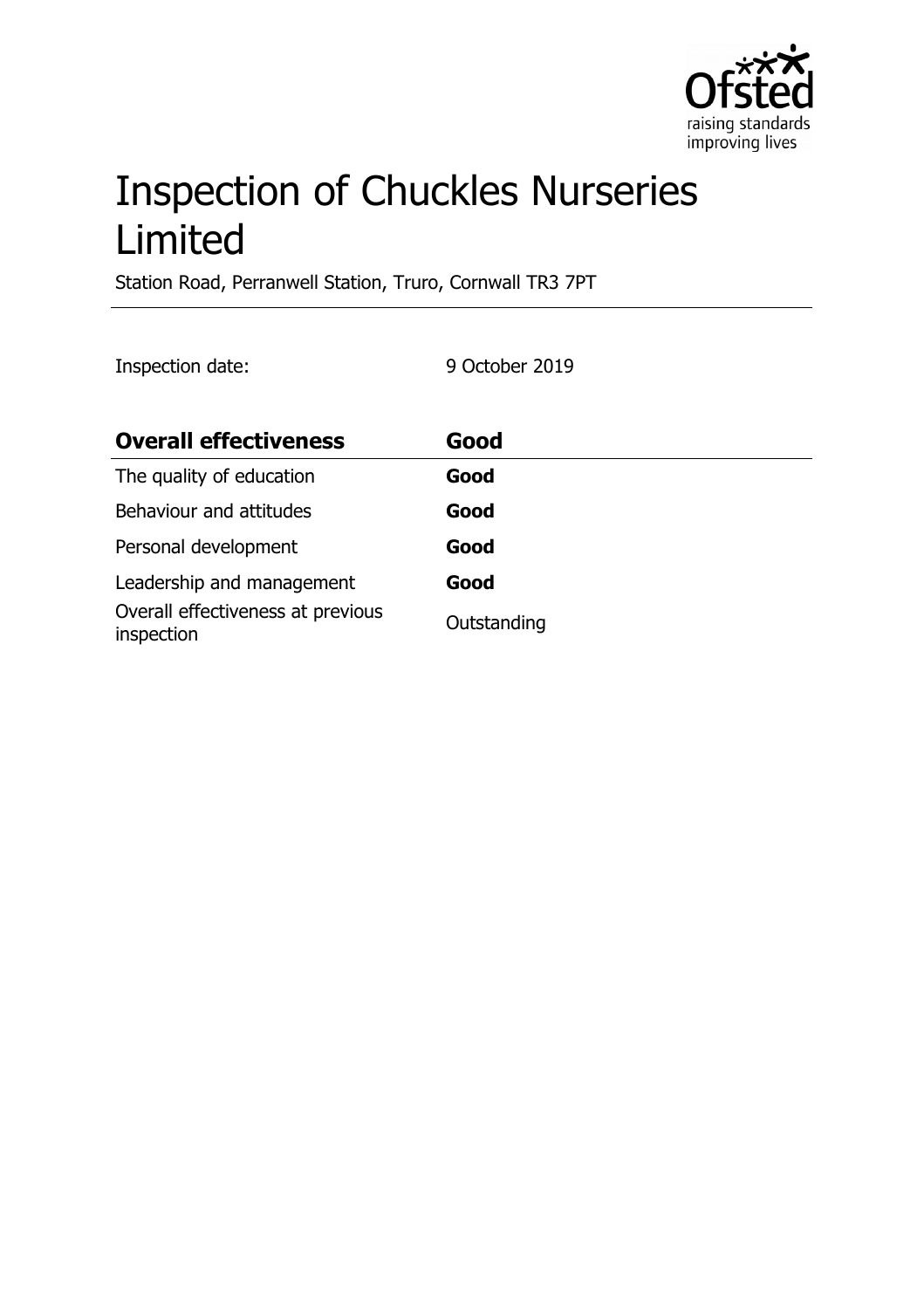

# **What is it like to attend this early years setting?**

### **The provision is good**

Staff know the children well and provide good-quality learning opportunities tailored to their interests and abilities. For example, older children thoroughly enjoy exploring the inside of pumpkins; they scoop out the seeds and staff use effective questioning to help them extend their knowledge. Some children talk about planting the seeds while others talk about making pumpkin soup. Staff provide stories of pumpkins to capture the children's interest further. Children behave well. They know and understand the boundaries and expectations, taking turns and sharing the equipment well. They show a good understanding of how to keep themselves healthy and safe. Children regularly help with risk assessments to make sure the environment is safe and talk about washing germs off their hands before eating, promoting healthy lifestyles.

Children communicate well and share their ideas, and staff show genuine interest. Children build train tracks and talk about health and safety as they play together. Younger children enjoy physical activities to help them exercise and learn to control their bodies as they move in different ways. All ages benefit from the welcoming and well-resourced nursery environment, both indoors and outdoors. Children excitedly talk about the den and link it to familiar stories, such as the 'Three Little Pigs', and are confident to act out stories.

## **What does the early years setting do well and what does it need to do better?**

- $\blacksquare$  Partnership with parents is strong. Staff and parents communicate regularly in a variety of ways both informally and formally. For example, at parents' evening they can talk in depth about their child's progress. They use communication books to talk about day-to-day needs of their child. In addition, staff share ideas about how parents can support their child's learning at home.
- Managers make good use of additional funding to support individual children with their emotional development and their self-esteem.
- $\blacksquare$  The nursery provides children with a wide range of resources covering all areas of learning. Children show high levels of independence as they confidently move around the nursery making choices in their play. Older children thoroughly enjoy dressing up and acting out stories that they have made up. At times, when younger children are choosing what they would like to play with, staff are not consistent with their teaching to extend their learning further.
- Leadership and management are strong and staff feel valued and well supported. There are regular supervision meetings and discussions about future training to help staff keep their knowledge up to date. Regular staff meetings give them the opportunity to look at individual policies and make suggestions of how they could be improved. Staff are given time during nursery hours to complete observations and assessments on their children. Managers regularly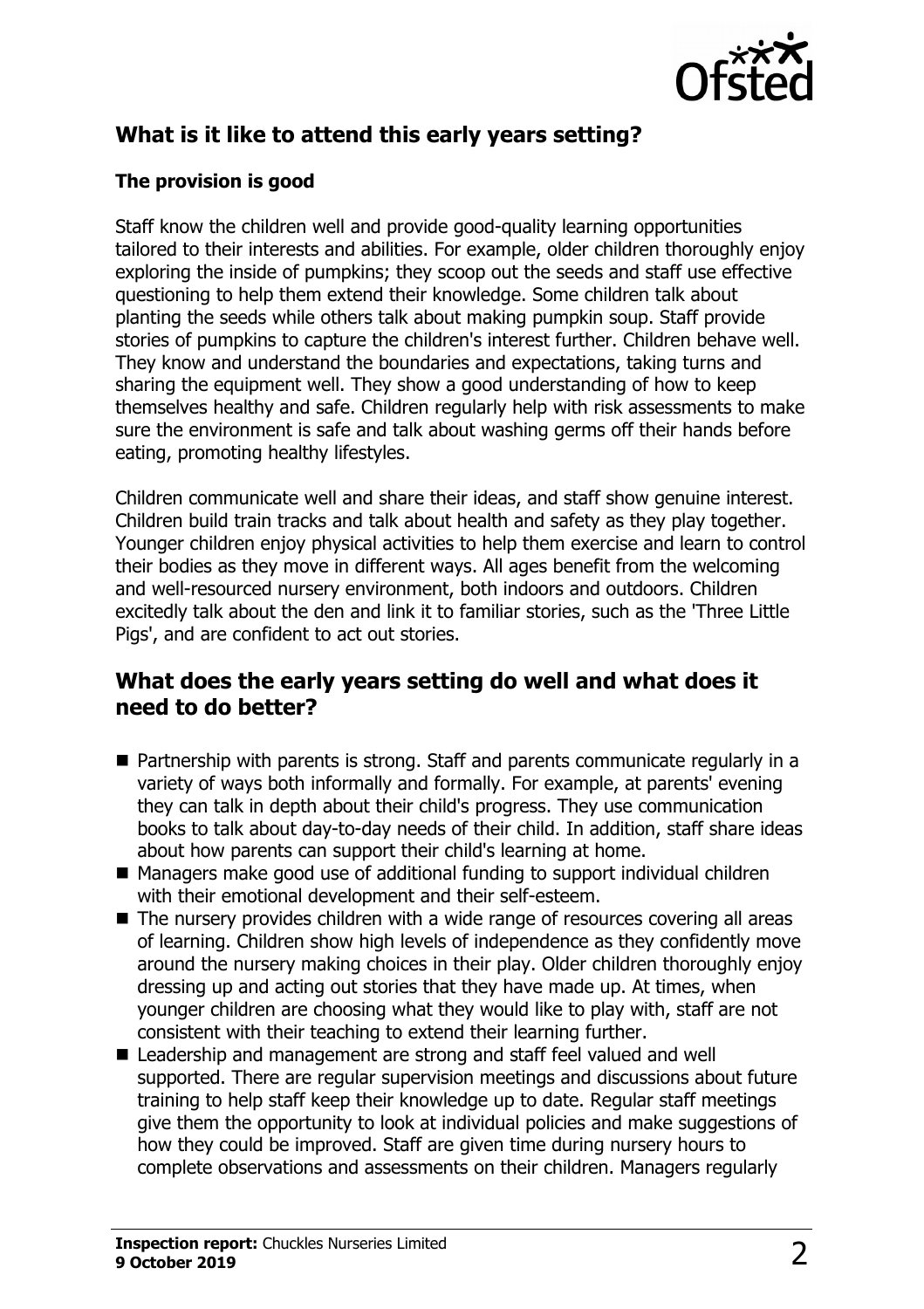

review staff's work-life balance to monitor their overall well-being.

- Managers and staff help children to learn to respect others well. They learn to value differences. Various people share their professions with the children to give them an understanding of different roles in the community and wider world. Parents visit the nursery to talk about their professional skills, such as paramedic, dentist and stonemason. Others in the local community visit and bring in puppets to interact with the children. This also helps the children with healthy lifestyles, as the dentist explains about sugar and how it can damage your teeth and your health.
- $\blacksquare$  Children learn the skills they need for the next stage in their learning and the move to school. They are encouraged to be independent, dressing and undressing themselves in school uniform, including PE clothes. They learn to communicate well, share their ideas and listen and follow instructions carefully. Feedback from the local schools is positive, acknowledging that the children are ready for school and can do everything that is required of them when they initially start.

# **Safeguarding**

The arrangements for safeguarding are effective.

Managers and staff have a good understanding of how to safeguard children effectively. They all undertake training regularly to keep their skills and knowledge updated. The policies and procedures are regularly reviewed and discussed at staff meetings to make sure they reflect the current legislation. Staff are able to identify the wider safeguarding issues, such as the 'Prevent' duty guidance. They understand their responsibilities to keep children safe and promote their well-being. Regular risk assessments help staff to keep the environment well maintained and free from risks. Staff take prompt action to keep children safe. For example, while the neighbouring wall is unstable, staff escort the children past it to the outdoor area.

## **What does the setting need to do to improve?**

#### **To further improve the quality of the early years provision, the provider should:**

 $\blacksquare$  continue to review the teaching methods to obtain consistency across the nursery, to enable staff to make full use of every opportunity to help children make even better progress.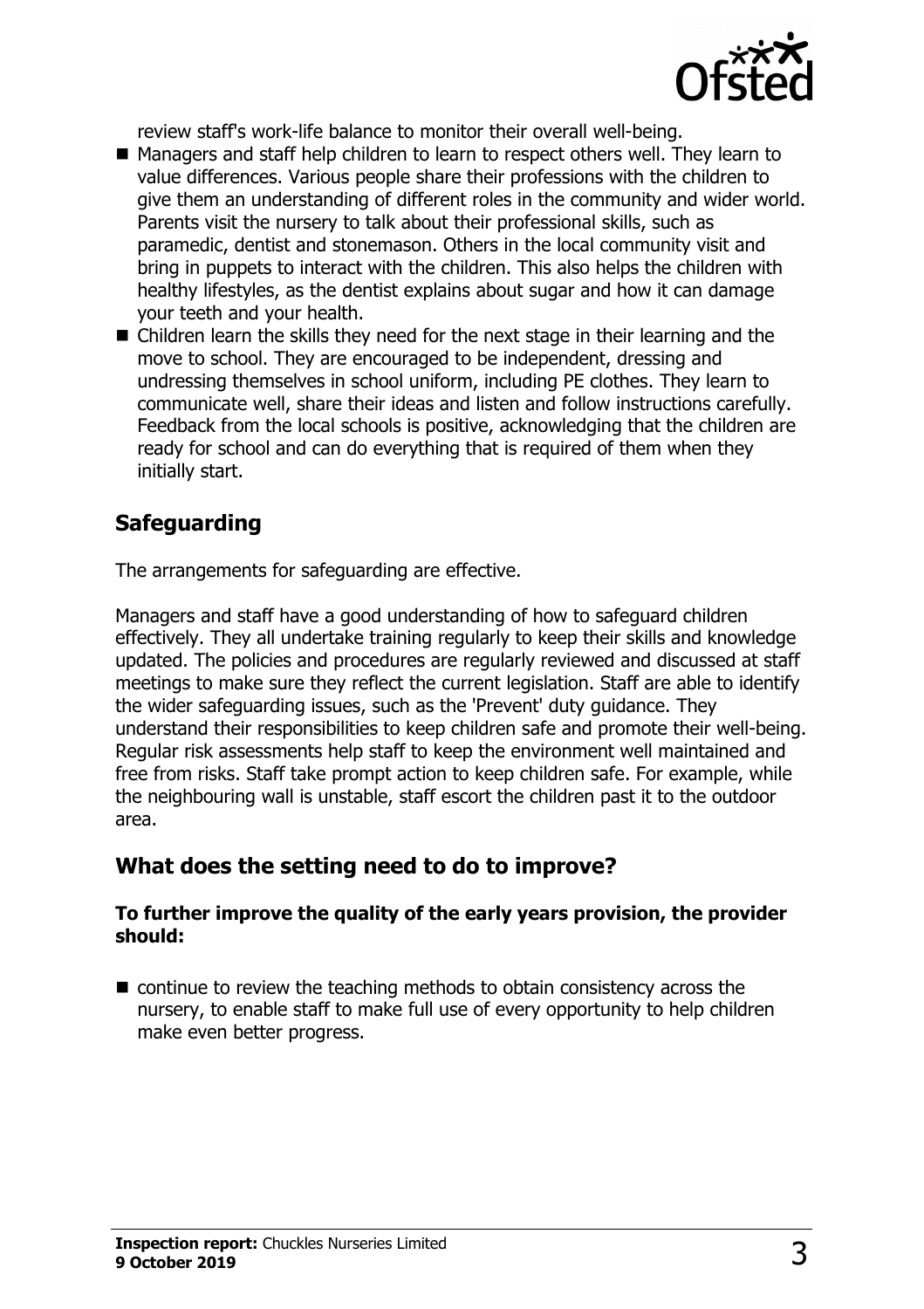

| <b>Setting details</b>                              |                                                        |
|-----------------------------------------------------|--------------------------------------------------------|
| Unique reference number                             | 102766                                                 |
| <b>Local authority</b>                              | Cornwall                                               |
| <b>Inspection number</b>                            | 10124837                                               |
| <b>Type of provision</b>                            | Childcare on non-domestic premises                     |
| <b>Registers</b>                                    | Early Years Register, Compulsory Childcare<br>Register |
| Day care type                                       | Full day care                                          |
| Age range of children                               | $0$ to 4                                               |
| <b>Total number of places</b>                       | 50                                                     |
| Number of children on roll                          | 31                                                     |
| Name of registered person                           | <b>Chuckles Nurseries Ltd</b>                          |
| <b>Registered person unique</b><br>reference number | RP525913                                               |
| Telephone number                                    | 01872 863051                                           |
| Date of previous inspection                         | 7 May 2015                                             |

## **Information about this early years setting**

Chuckles Day Nursery is one of two nurseries run by Chuckles Nurseries Limited. It registered in 2001 and operates from a converted Methodist chapel, in the village of Perranwell Station, near Truro, Cornwall. The nursery is open each weekday from 8am until 6pm for 51 weeks of the year. The nursery provides funded nursery education for children aged two, three and four years. The nursery employs 10 members of staff. All except one hold appropriate early years qualifications, from level 3 to level 6. The owner holds an appropriate early years qualification.

## **Information about this inspection**

#### **Inspector**

Lorraine Sparey

## **Inspection activities**

- $\blacksquare$  The inspector completed a joint observation of an activity in the pre-school room and discuss the findings with the registered individual and manager.
- $\blacksquare$  The inspector spoke to parents and took account of their views.
- $\blacksquare$  The inspector completed observations in the playrooms and in the garden areas and spoke to staff and children at different times throughout the inspection.
- $\blacksquare$  The inspector and the registered individual and the manager completed a learning walk.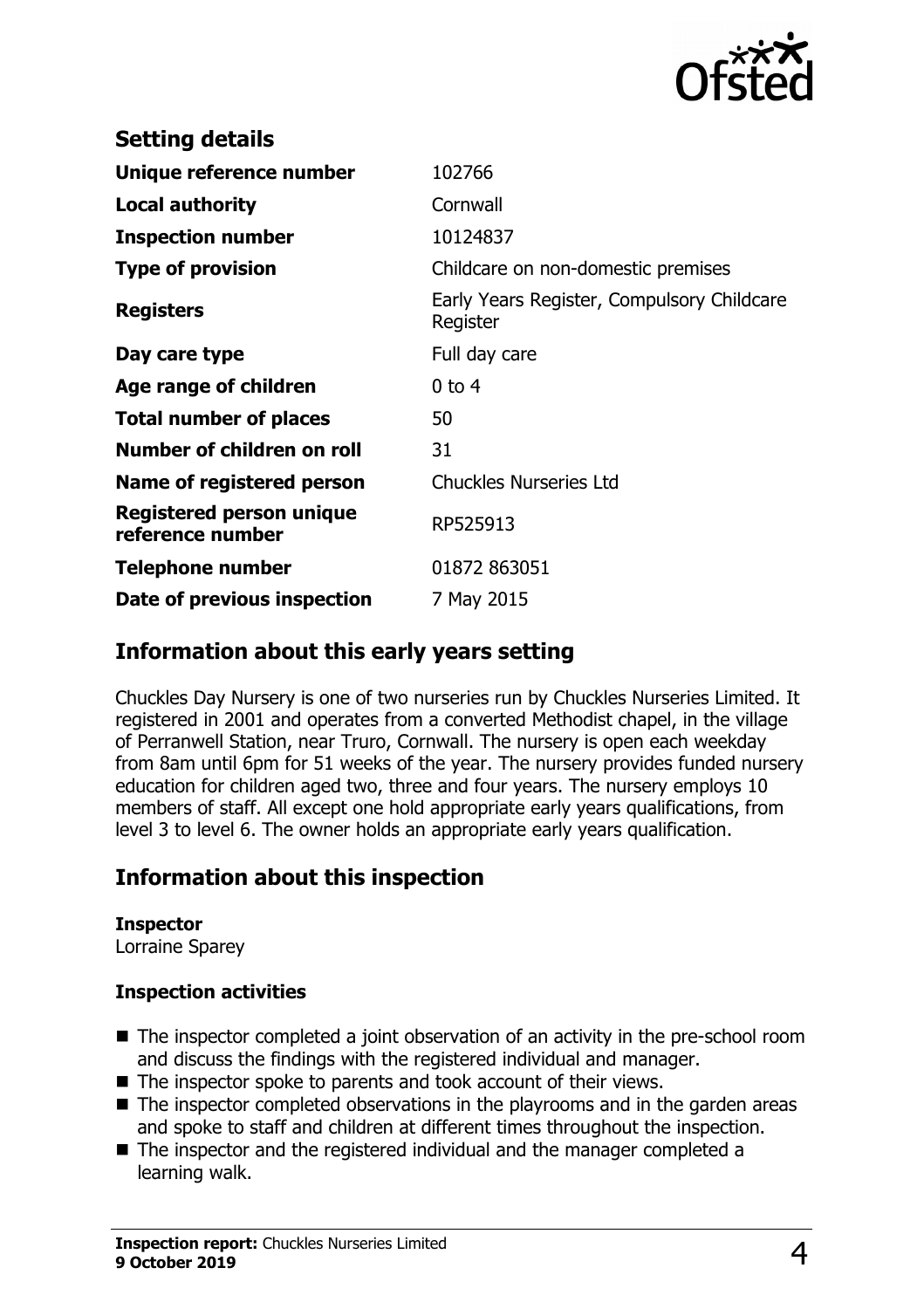

We carried out this inspection under sections 49 and 50 of the Childcare Act 2006 on the quality and standards of provision that is registered on the Early Years Register. The registered person must ensure that this provision complies with the statutory framework for children's learning, development and care, known as the early years foundation stage.

If you are not happy with the inspection or the report, you can [complain to Ofsted.](http://www.gov.uk/complain-ofsted-report)